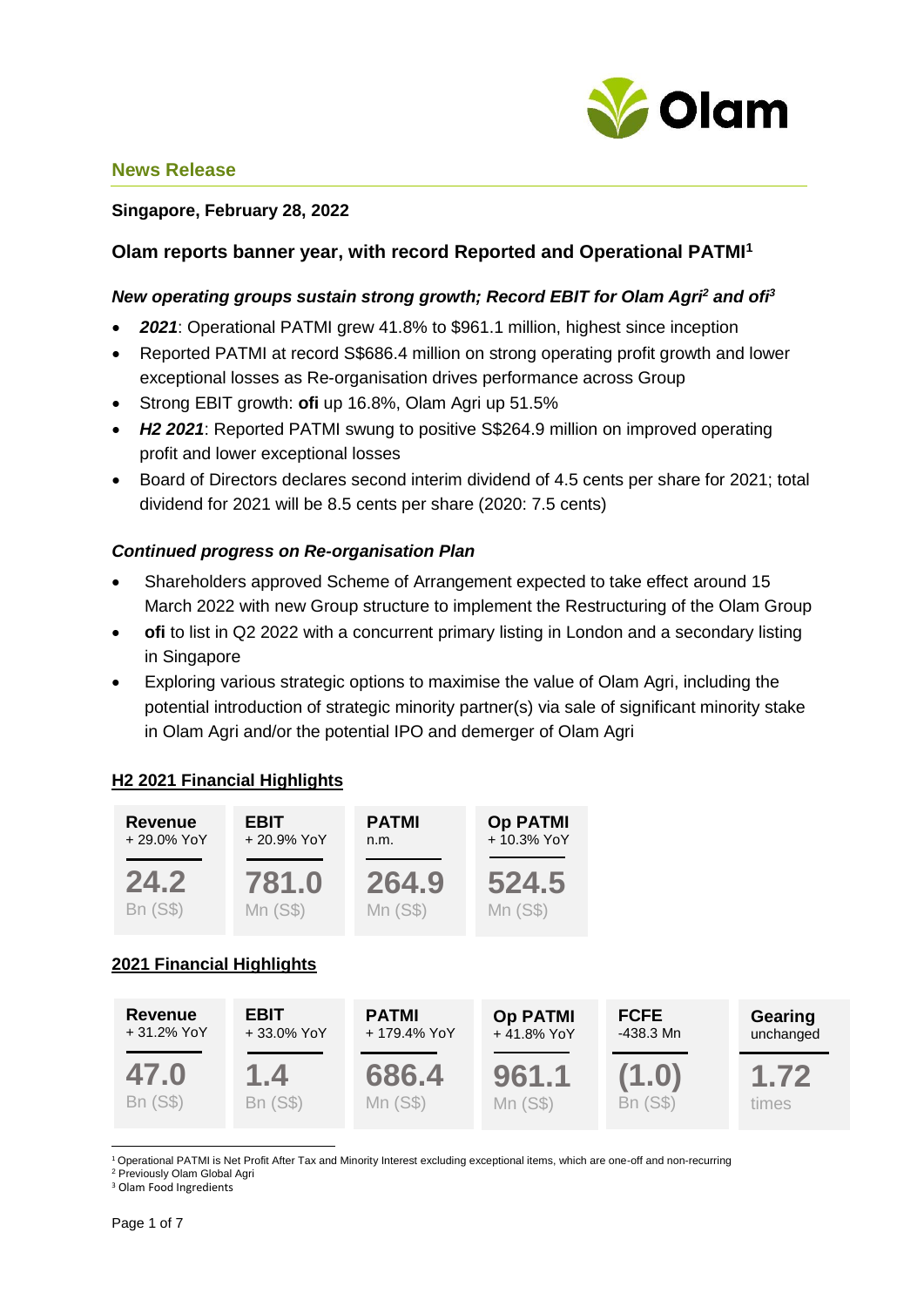

#### **Singapore, February 28, 2022**

#### **Management Comments on Consolidated Olam Group Performance and Outlook**

*Olam Co-Founder and Group CEO, Sunny Verghese, said: "We had a banner year in 2021 with our strongest Reported and Operational PATMI since Olam was founded despite the continued impacts from Covid-19. This reflects the continued strength and differentiation of our business model. The benefits of focus through the Re-organisation exercise has yielded strong growth momentum for both ofi and Olam Agri, and they are now well poised for their next phase of growth.*

*"We are grateful to our shareholders who have approved the Scheme of Arrangement, giving us the overwhelming mandate to execute on our Re-organisation Plan. ofi is set to list in both London and Singapore in Q2 2022, giving Olam's investors a unique opportunity to be part of ofi's transformation while continuing to benefit from being invested in the rest of the Olam Group of businesses, including Olam Agri. To that end, we are concurrently exploring various strategic options to unlock value and accelerate growth for Olam Agri – these include the potential introduction of strong strategic minority partners who share our vision for the business, and/or a potential IPO and demerger of Olam Agri.*

*"We continue to be optimistic regarding the prospects for all three operating groups as they are right at the centre of key global food and consumer trends, which for ofi include the growing demand for more plant-based, on-trend, natural, healthy and sustainably sourced food ingredients, for Olam Agri the growing demand for food, feed and fibre from a growing population, the transition of dietary habits from cereals to more protein-based diets and growing concern for food security, and for OIL the growing market opportunities for digital and sustainability solutions to transform the food and agri-business sector."* 

*Olam Group CFO, N Muthukumar, said: "We maintained a strong balance sheet in 2021 even as we committed significant capital for transformational acquisitions such as Olde Thompson and for several organic growth initiatives. With the legal separation of the new operating groups now complete, we are working closely with each of them to find the most optimal capital structure so they can meet their operational needs and deliver profitable growth.* 

*"As we progress with our Re-organisation, we continue to diversify our funding sources and explore innovative financing solutions, such as a unique two-tier AtSource-linked sustainability financing facility aggregating US\$1,450 million of loans, and a US\$150.0 million loan to support our purchase of sustainable cotton under the Better Cotton Initiative."*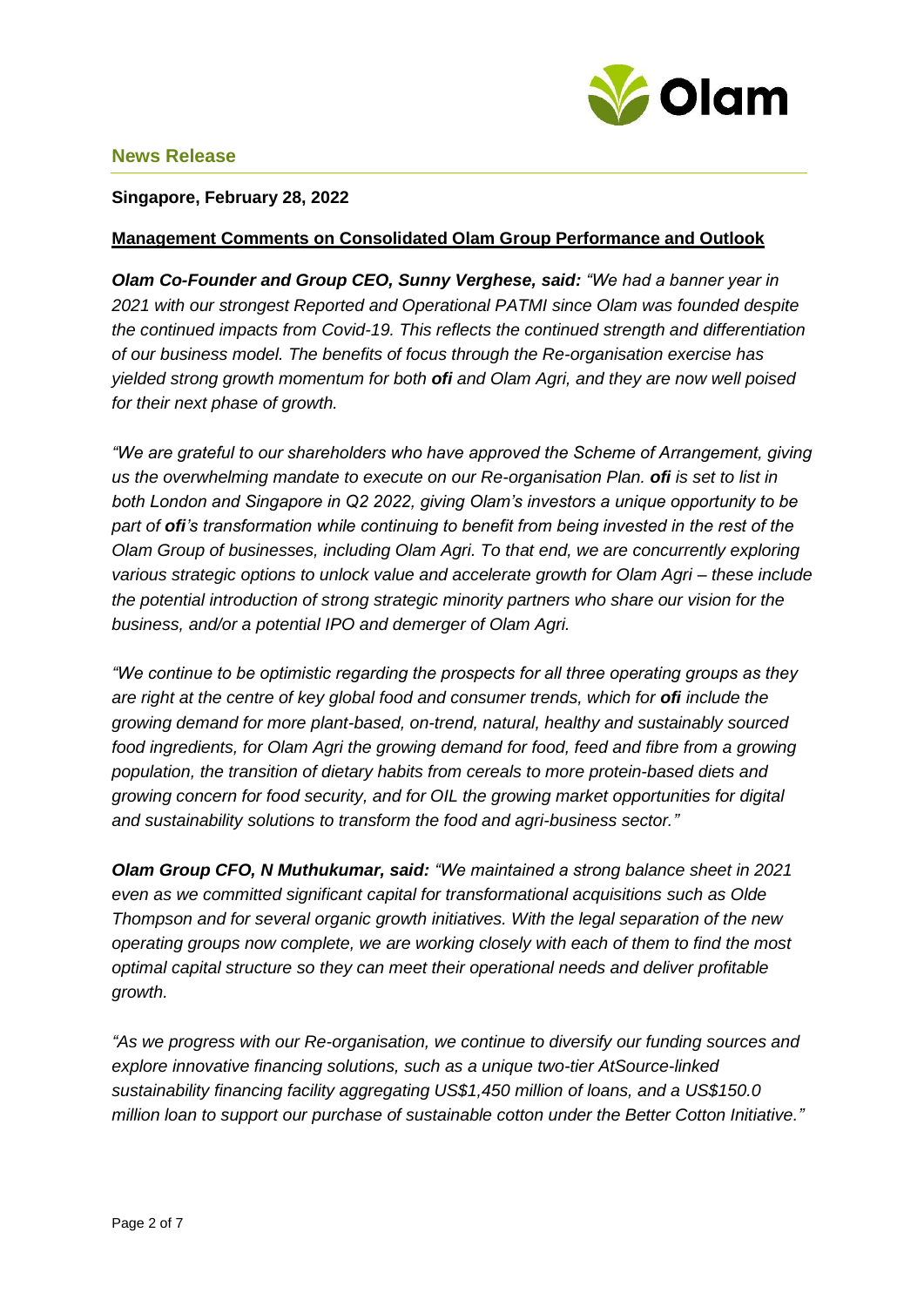

### **Singapore, February 28, 2022**

#### **Olam Group Financial Performance**

Olam Group, a global food and agri-business, today reported its strongest full year Reported and Operational PATMI since inception as it moved forward with its Re-organisation Plan.

#### H2 2021

- Revenue increased 29.0% year-on year (YoY).
- EBIT grew 20.9% to S\$781.0 million with both **ofi** and Olam Agri contributing to the growth.
- PATMI swung to a positive S\$264.9 million, while Operational PATMI was up 10.3% to S\$524.5 million.

#### 2021

- Revenue increased 31.2% to reach S\$47.0 billion on higher prices across most products and commodities in 2021. Olam Agri contributed 66.5% of total Group revenue, **ofi** 31.1% and OIL 2.4% respectively.
- EBIT rose by 33.0% to S\$1.4 billion on strong growth at both **ofi** and Olam Agri. **ofi** contributed 61.5% of total Group EBIT, Olam Agri contributed 52.9%, and OIL -14.4%.
- PATMI nearly tripled to S\$686.4 million on strong operating profit growth and significantly lower exceptional losses compared to the year before.
- Excluding non-recurring exceptional items, Group Operational PATMI grew by 41.8% to a new record of S\$961.1 million in 2021.
- FCFE was negative at S\$1.0 billion, reflecting the investments in strategic acquisitions completed in 2021, including the Olde Thompson acquisition.
- Net gearing remained unchanged at 1.72 times compared to a year ago.

### **2021 Performance by Operating Group**

## **ofi<sup>4</sup>**

**.** 

A global leader at the forefront of food and beverage consumer trends, **ofi** delivers sustainable, natural, and plant-based ingredients and solutions and serves large, attractive and high growth end-use categories.

<sup>4</sup> Consisting of the Cocoa, Coffee, Dairy, Nuts and Spices businesses, **ofi** is made up of two segments – Global Sourcing and Ingredients & Solutions.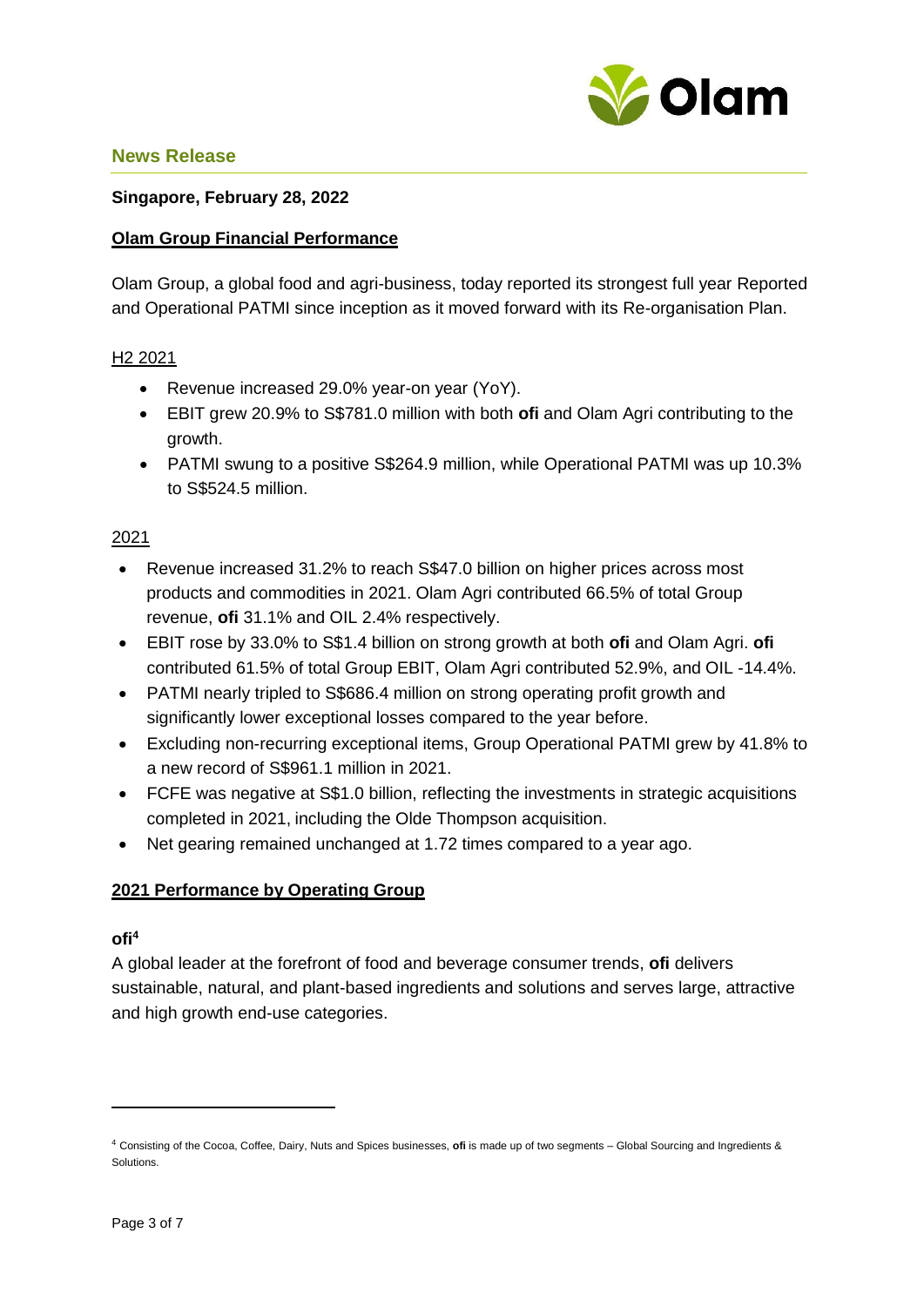

# **Singapore, February 28, 2022**



- Revenue increased 18.8% to S\$14.6 billion, driven by growth from the Ingredients & Solutions segment.
- EBIT grew strongly at 16.8% to S\$875.3 million, demonstrating a strong recovery from the impact that Covid-19 had on some of its businesses in 2020, with both its segments performing well.

# *CEO of ofi, A. Shekhar said:*

*"I am very proud of the strong growth and strategic progress we are delivering as we continue to accelerate our focus to provide natural and on-trend ingredients and solutions to our established and diverse customer base across the global food and beverages industry. The strength and breadth of our sustainable ingredients portfolio and the determination of our people behind our purpose to 'Be the Change for Good Food and a Healthy Future' have been key drivers of our performance in 2021 and helped in our resilient recovery from the COVID-19 impact in 2020.* 

*"2021 was an important year for ofi, and we made substantial investments in expanding the portfolio as well as in developing our talent pool and capabilities to support our future growth ambitions. We are excited by the opportunities and well positioned with a robust, resilient business model and a strong organization to navigate the ongoing market uncertainties and continue on our exciting growth journey."*

# **Olam Agri<sup>5</sup>**

Olam Agri is a market leading and differentiated global food, feed and fibre agri-business focused on high-growth emerging markets with a proven track record and delivering high returns.



<sup>5</sup> Consisting of Grains & Oilseeds, Integrated Feed & Proteins, Edible Oils, Rice, Specialty Grains & Seeds, Cotton, Rubber, Wood Products and Commodity Financial Services businesses. Olam Agri has three segments – Food & Feed - Origination & Merchandising; Food & Feed - Processing & Value-added; and Fibre, Agri-industrials & Ag Services.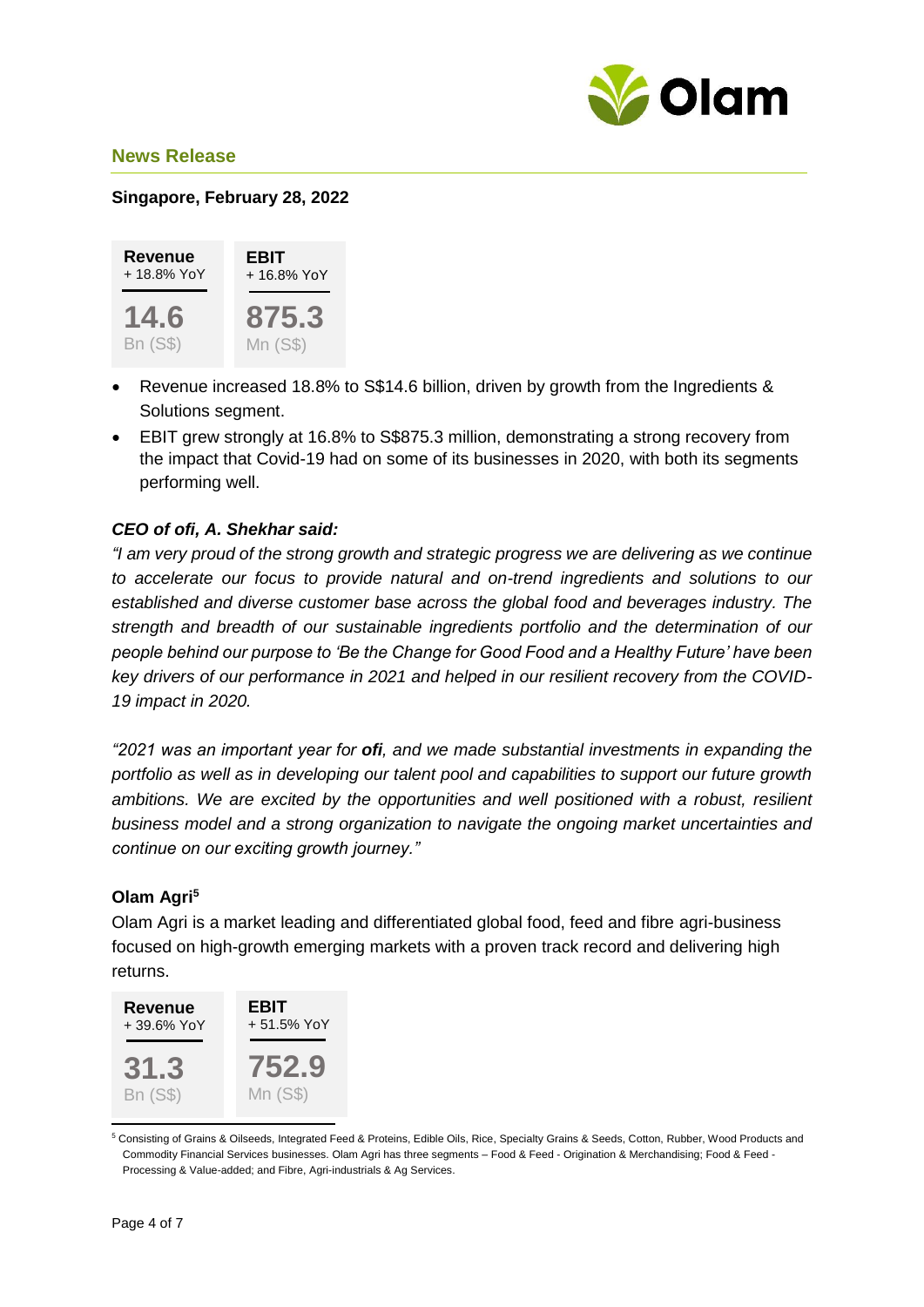

## **Singapore, February 28, 2022**

- 2021 was a record year for Olam Agri as it continued to deliver a strong growth trajectory in its Food & Feed segments and its non-food segment, now known as Fibre, Agriindustrials & Ag Services, bounced back strongly from the adverse impacts from Covid-19 in 2020.
- Revenue grew 39.6% to S\$31.3 billion, with all three segments contributing to growth.
- EBIT surged by 51.5% to S\$752.9 million on higher contribution from all segments, including a sharp turnaround from Fibre, Agri-industrials & Ag Services that was impacted by Covid-19 in 2020.

*Mr Verghese, who is CEO of Olam Agri and OIL, said: "The record performance by Olam Agri in 2021 is testament to its differentiated ability to capture high returns from high-growth emerging markets. Over the past 12 months, Olam Agri continued to support customers in addressing their growing needs, building on its proven track record, deep supply chain expertise in origination, trading and merchandising, logistics, operational excellence and risk management, embedding sustainability and digitalising its business.* 

*"We are particularly pleased with the broad-based contribution of all the businesses that make up Olam Agri to deliver this record performance. The Grains & Oilseeds, Integrated Feed & Proteins have once again delivered significant growth and maintained its track record of consistent performance over the years. The sharp turnaround of the Food Fibre, Agri-industrials & Ag Services segment in rebounding from the worst impacts of Covid-19 is particularly noteworthy."*

# **Olam International (OIL)<sup>6</sup>**

As parent company of **ofi** and Olam Agri, OIL plays a key role to unlock the full value of the Olam Group by providing interim stewardship to the new operating groups until the IPOs and demergers are completed, responsibly divesting de-prioritised businesses and assets, nurture gestating businesses to full potential and partially or fully monetising these businesses over time, incubating new engines for future growth, and providing shared services to the new operating groups.

<sup>1</sup> <sup>6</sup> As parent company holding **ofi** and Olam Agri until the IPOs and demergers, OIL consists of Deprioritised/Exiting Assets, Gestating Businesses (Olam Palm Gabon, Packaged Foods, Infrastructure and Logistics business), Incubating Businesses (Olam Ventures – Engine 2 businesses) and the shared services business (Olam Technology and Business Services). OIL financials are standalone financials and do not include the consolidation of **ofi** and Olam Agri.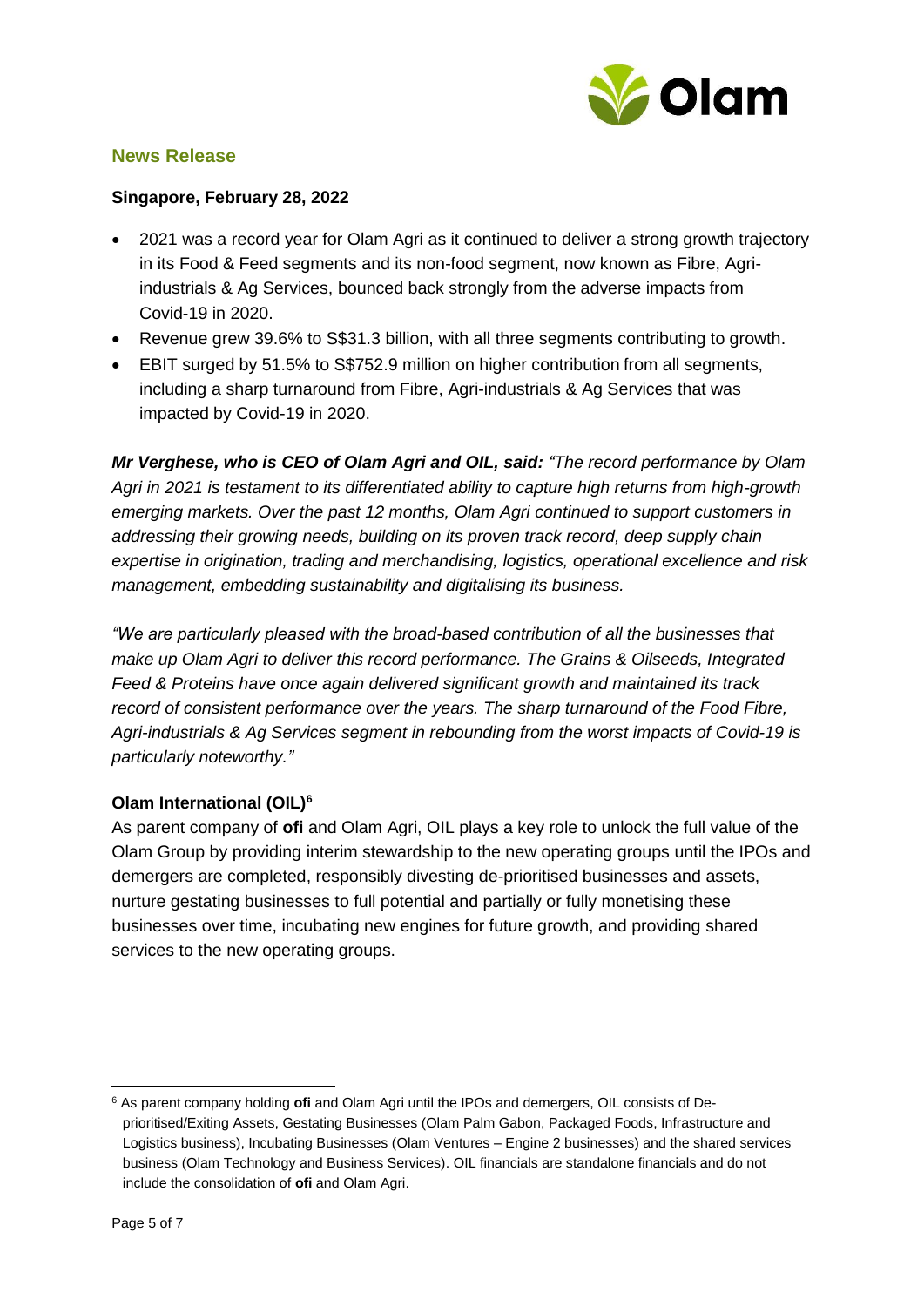

## **Singapore, February 28, 2022**



- Revenue was marginally lower at S\$1.1 billion, as higher prices helped to offset lower volumes post divestments and closures of de-prioritised assets.
- EBIT losses increased to S\$205.6 million from a loss of S\$177.0 million in 2020. It continued to invest in developing Gestating Assets to maturity and incubating new Engine 2 initiatives.

# **Outlook and Prospects**

The Group is closely monitoring the situation in the Black Sea region and its overriding priority continues to be the safety of its people and their families in Ukraine. The overall region is not a material contributor to the Group's revenues and assets.

Overall, barring unforeseen circumstances, including adverse impacts of the Ukraine-Russia crisis on the markets, new Covid-19 variants of concern and consequent hard lockdowns across the world, the economic outlook and prospects for the Group for 2022 remain positive, with the industry continuing to see strong demand and tight commodity supplies amid supply chain disruptions.

#### **Notes to Editors**

#### **Re-organisation of Olam**

Olam Group has been re-organised into new operating groups **ofi**, Olam Agri with the Company Olam International ("OIL") as parent holding the two groups until the IPOs and demergers are completed.

**ofi** is a global leader at the forefront of food and beverage consumer trends, delivering sustainable, natural, and plant-based ingredients and solutions and serving large, attractive and high growth enduse categories.

Olam Agri is a market leading and differentiated global food, feed and fibre agri-business with a particular focus in high-growth emerging markets with proven expertise, processing capabilities and a global origination footprint.

OIL plays a key role to unlock the full value of the Olam Group. OIL provides interim stewardship to the operating groups until the IPOs and demergers are completed. In addition, it will responsibly divest the de-prioritised businesses and assets ear-marked for exit, nurture gestating businesses to full potential and partially or fully monetising these businesses over time, incubate new engines for future growth and provide shared services to the new operating groups.